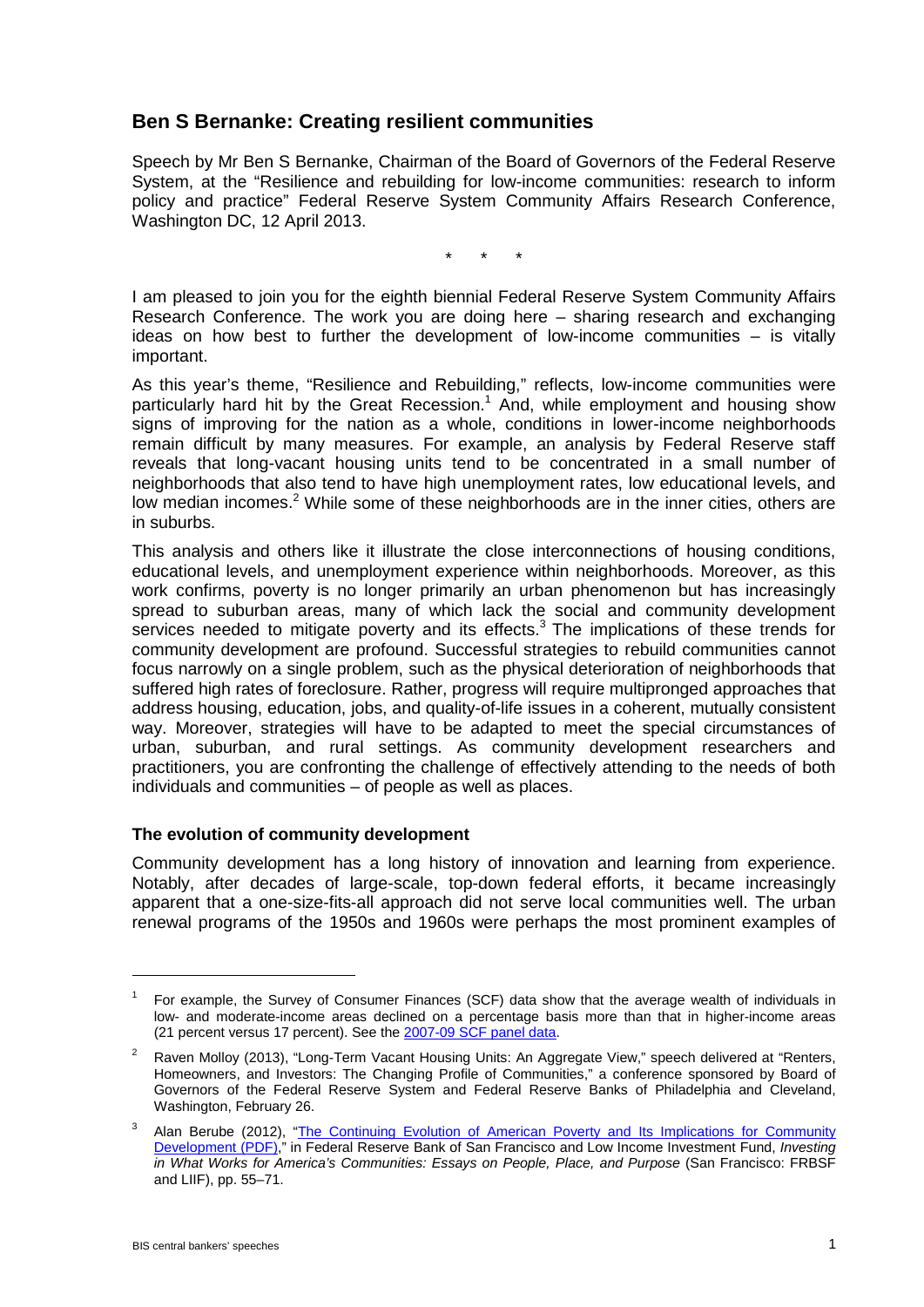well-meaning but misguided efforts to revitalize decaying inner-city neighborhoods. In practice, these policies often devastated neighborhood cohesion, leading their critics to argue for local, bottom-up solutions. Perhaps the most influential critique of urban renewal and top-down planning was Jane Jacobs's 1961 book, *Death and Life of Great American Cities*. <sup>4</sup> In that book she celebrated the complexity and organic development of city neighborhoods in which intricate social networks enhance safety, quality of life, and economic opportunity. In Jacobs's view, a police force was not as effective at maintaining order as a neighborhood filled with "public actors" such as storekeepers, doormen, and interested neighbors acting as street watchers at all hours. The development of this sort of community self-monitoring is most likely to emerge, she argued, in neighborhoods with a rich mixture of activities taking place in buildings of varying age, character, and use.

For the most part, social science research has vindicated Jacobs's perspective. For example, sociologists studying community resilience in the wake of natural disasters mapped deaths caused by an extreme heat wave in Chicago in 1995.<sup>5</sup> They found, not surprisingly, that death rates were higher in poor areas where air conditioners were scarce. But they also noticed a remarkable difference in the fatality rate in two adjacent neighborhoods – Englewood and Auburn Grisham – on Chicago's South Side. These neighborhoods were comparable by many measures: Both were 99 percent African American, with similar numbers of elderly residents and comparably high rates of poverty and unemployment. Yet Englewood experienced 33 deaths per 100,000 residents during the heat wave, while Auburn Grisham had among the lowest fatality rates in the city, 3 deaths per 100,000 residents. Researchers found that a key difference between Auburn Grisham and other neighborhoods lay in its physical and social topography – the vitality of its sidewalks, stores, restaurants, and community organizations that brought friends and neighbors together, making it easier for people to look out for each other.

This example illustrates a point that many community development practitioners have come to embrace: Resilient communities require more than decent housing, important as that is; they require an array of amenities that support the social fabric of the community and build the capabilities of community residents. The movement toward a holistic approach to community development has been long in the making, but the housing crisis has motivated further progress. To be sure, implementing a holistic approach is easier said than done. Government resources are still largely managed in silos, and coordinating government agencies, philanthropy, and the private sector to meet the needs of local communities requires extraordinary commitment and effective leadership. But persistence and effort pay off. The holistic approach has the power to transform neighborhoods and, as a result, the lives of their lower-income residents.

Let me give another example, drawn from the experience of the East Lake neighborhood in Atlanta, a neighborhood that exemplified the effects of concentrated poverty. In the early 1990s, East Lake had a crime rate 18 times higher than the national average. Nearly 60 percent of adults received public assistance, and only 5 percent of fifth grade children were able to meet state academic performance standards. A local philanthropist, Tom Cousins, wanted to improve the quality of life in this neighborhood by de-concentrating its poverty.<sup>6</sup> But he understood that East Lake's problems were interconnected: Replacing substandard housing would do little to attract families to the neighborhood if it lacked good schools, but schools couldn't perform well if students feared for their safety, arrived hungry,

<sup>4</sup> Jane Jacobs (1961), *The Death and Life of Great American Cities* (New York: Random House).

<sup>5</sup> Eric Klinenberg (2013), "Adaptation: How Can Cities Be 'Climate-Proofed'?" *New Yorker,* January 7.

<sup>&</sup>lt;sup>6</sup> Shirley Franklin and David Edwards (2012), "It Takes a Neighborhood: Purpose Built Communities and [Neighborhood Transformation \(PDF\),](http://www.whatworksforamerica.org/pdf/franklin.pdf)" in Federal Reserve Bank of San Francisco and Low Income Investment Fund, *Investing in What Works for America's Communities: Essays on People, Place, and Purpose* (San Francisco: FRBSF and LIIF), pp. 170–83.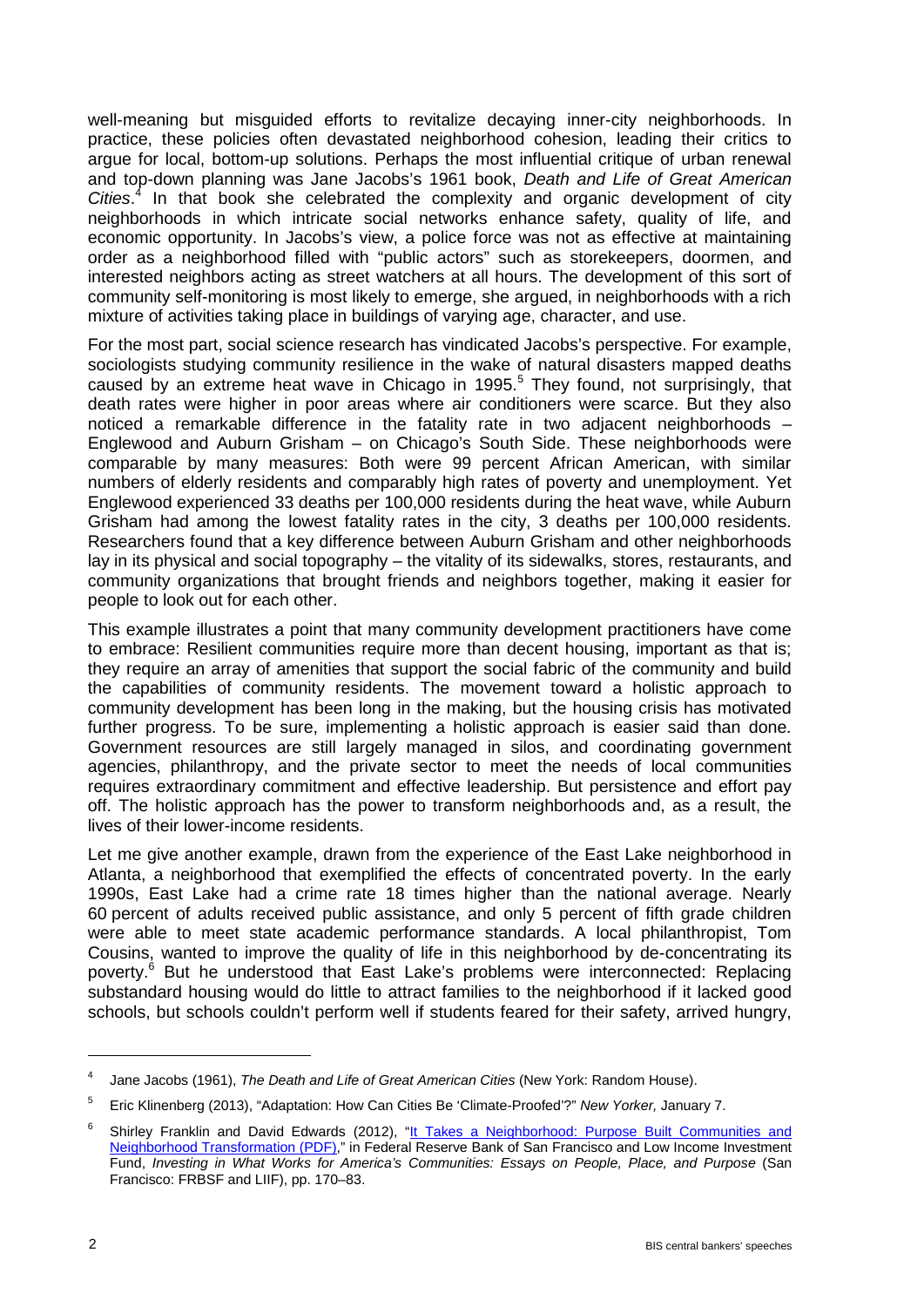and were otherwise unprepared or unable to learn. High dropout rates in turn fueled the neighborhood's high rates of unemployment and crime.

To deal with the interconnectedness of the neighborhood's problems, Cousins determined to attack them simultaneously. He created the East Lake Foundation to facilitate transformative change. The foundation partnered with the Atlanta Housing Authority to replace the neighborhood's low-income housing project with mixed-income housing that accommodated former tenants and other very low-income residents as well as attracting new, higher-income families. An independently operated public charter school for grades kindergarten through 12, named the Drew Charter School, and an early learning center serving 135 children were built. A new YMCA health and fitness center began to provide wellness programs and to serve as a neighborhood gathering place. Finally, the foundation worked to attract commercial investments in the neighborhood, including a grocery store, a bank branch, and restaurants.

Creating this plan and navigating the complex array of interests and resources of the community, the local government, and the private sector took 10 years of effort. But the character of the neighborhood was fundamentally changed. Today crime in East Lake is down by 73 percent, and violent crime is down by 90 percent. The percentage of low-income adults employed has increased from 13 percent to 70 percent, and Drew Charter School moved from last place in performance among 69 Atlanta public schools after its first year of operation to fourth place. With 74 percent of its students receiving free and reduced-price lunches, Drew performs at the same level as public schools in far more affluent areas.<sup>7</sup> The educational outcomes alone argue for the wisdom of the holistic approach to community development.

The success in East Lake raises the question of whether a similar approach can work in other communities. In 2009, Cousins launched a community development organization, Purpose Built Communities, to try to attain the same good outcomes that were achieved in Atlanta in other cities around the country. Experience so far suggests that, while the framework can be replicated, it requires certain neighborhood conditions to succeed. These conditions include (1) housing developments of concentrated poverty, which can feasibly be replaced by good-quality mixed-income housing at sufficient scale to change the housing and income characteristics of the neighborhood; (2) the opportunity to create one or more schools accountable to parents and the community; and (3) civic and business leadership that is prepared to create and support an organization charged with coordinating the necessary partnerships and seeing through the long-term plans.

As those involved in this effort note, the Purpose Built strategy is quite different from that of most other bodies whose decisions affect community development.<sup>8</sup> For example, city governments rarely organize around neighborhoods. School boards, housing authorities, and transit systems all make decisions critical to the health of neighborhoods, but they generally act independently of city government. Moreover, the goals of such bodies are not typically measured in terms of the health of neighborhoods in any holistic sense.

This mindset may be changing, however. For example, Los Angeles recently adopted a community-based approach to strategic planning. Its five-year consolidated plan recognizes that no single program or effort is likely, on its own, to lift families out of poverty or reduce crime in a neighborhood. Rather, the plan calls for a multifaceted approach to "build healthy communities by integrating community, economic, and housing development investments

<sup>7</sup> For statistics cited in this paragraph, see pp. 177–78 in Franklin and Edwards, [It Takes a Neighborhood](http://www.whatworksforamerica.org/pdf/franklin.pdf)  [\(PDF\),](http://www.whatworksforamerica.org/pdf/franklin.pdf) in note 6.

See Franklin and Edwards, [It Takes a Neighborhood \(PDF\),](http://www.whatworksforamerica.org/pdf/franklin.pdf) in note 6.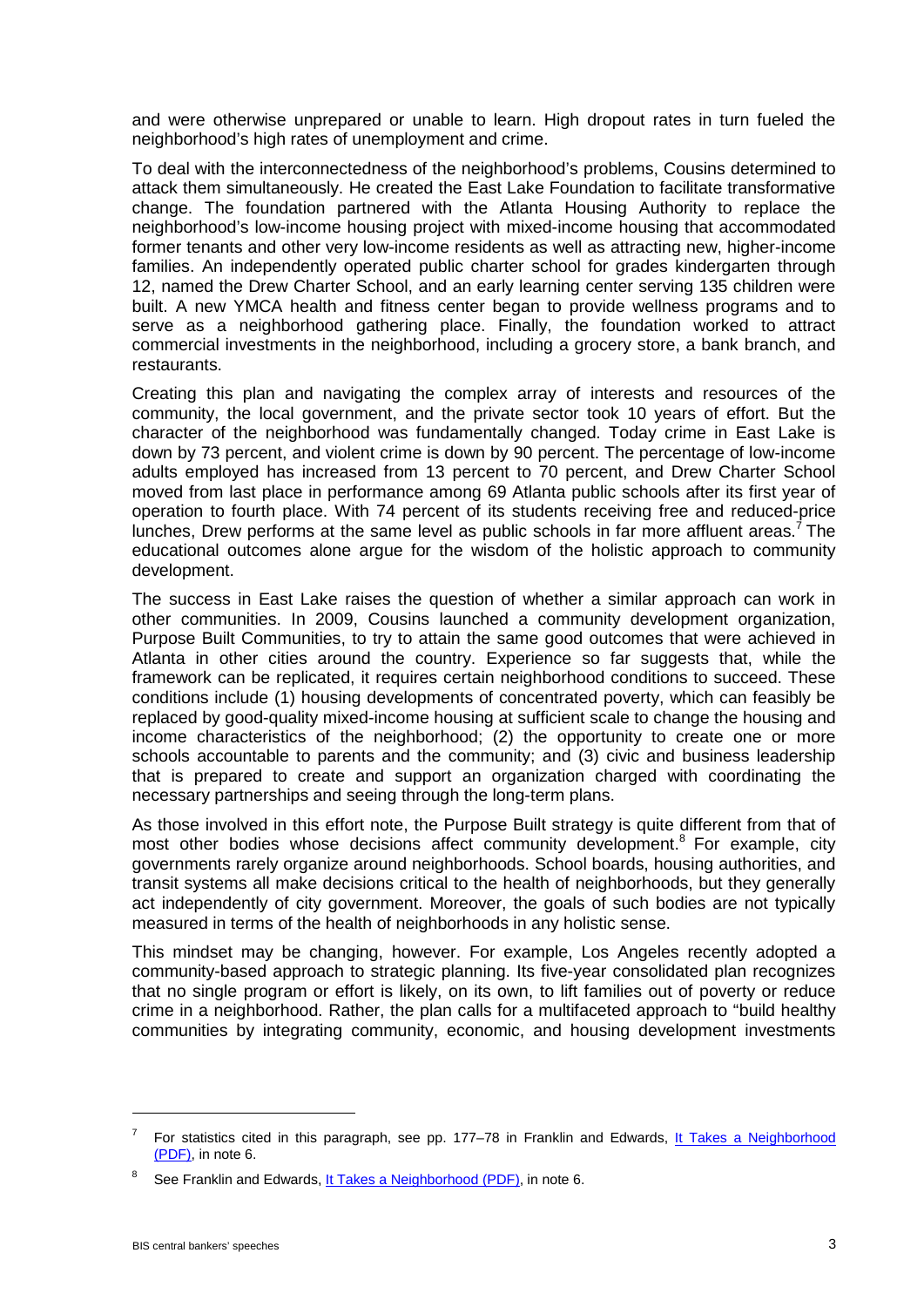with transit opportunities to increase their positive impact on neighborhoods."<sup>9</sup> It also recognizes the need to build the city's institutional capacity so that it can effectively coordinate these efforts. To that end, the mayor created the Housing and Community Development Cabinet, which is composed of representatives from city departments from housing and transportation to health, family services, and economic development. The cabinet will be responsible for identifying neighborhoods for coordinated investment across sectors.

Perhaps one of the most promising new partners in community development is the healthcare sector. Factors such as educational attainment, income, access to healthy food, and the safety of a neighborhood tend to correlate with individual health outcomes in that neighborhood. Because these factors are linked to economic health as well as physical health, health-care professionals and community development organizations are seeing new opportunities for cooperation in low-income communities. For example, public health specialists and housing leaders are working together in Seattle to reduce the incidence in low-income homes of allergens that can cause or aggravate asthma. Because asthma results in a significant loss of school days and billions of dollars in treatment costs, it is easy to see that these efforts have the potential to improve not only health, but educational and economic outcomes as well.<sup>10</sup>

Beyond complementary interests with community development organizations, health professionals offer an important set of skills and tools, including unique data sets and sophisticated evaluation techniques. For example, using data from 38 children's hospitals, the Children's Hospital of Philadelphia Research Institute found an association between rates of foreclosures and poor health in children, including the incidence of abuse.<sup>11</sup> Health-related philanthropies are also investing in projects in low-income communities, ranging from projects to identify the health ramifications of proposed community improvements to increasing access to fresh food, by creating partnerships to subsidize grocery stores in lowincome communities.<sup>12</sup>

### **Accelerating transformative development in communities**

These examples illustrate the benefits of broad-based collaboration for rejuvenating communities that, in some cases, have been in decline for decades. Research is helping sharpen this approach and give more insight into what works. For example, in 2009, Federal Reserve Bank of Boston researchers evaluated the effects of concentrated poverty in Springfield, Massachusetts, as part of a larger study conducted by the Federal Reserve System. Intrigued by the results, the Boston Fed researchers turned their attention to trying to identify the factors that make it possible for some cities to adjust to changing economic conditions while others languish. To do this, the researchers identified 25 midsize manufacturing cities around the country that were similar to Springfield in 1960, when that city was at the height of its prosperity, and asked what accounted for the differences in the economic trajectories experienced by this group of cities over the past 50 years. Remarkably,

<sup>&</sup>lt;sup>9</sup> Los Angeles Housing and Community Development (2013), ["Five-Year Consolidated Plan 2013-2017 \(PDF\)"](http://cdd.lacity.org/pdfs/conplan39/CP39ActionPlan_StrategicPlan_Jan2013Draft_revised.pdf#zoom=75) (Los Angeles: Community Development Department, February 26), Strategic Plan, p. 2, available on the [Los](http://cdd.lacity.org/home_report_39ConPlan.html)  [Angeles CDD website.](http://cdd.lacity.org/home_report_39ConPlan.html)

<sup>&</sup>lt;sup>10</sup> Risa Lavizzo-Mourey (2012), ["Why Health, Poverty, and Community Development Are Inseparable \(PDF\),](http://www.whatworksforamerica.org/pdf/lavizzo-mourey.pdf)" in Federal Reserve Bank of San Francisco and Low Income Investment Fund, *Investing in What Works for America's Communities: Essays on People, Place, and Purpose* (San Francisco: FRBSF and LIIF), pp. 215–25.

<sup>&</sup>lt;sup>11</sup> Researchers found that each 1 percent increase in 90-day mortgage delinquencies over a one-year period was associated with a 3 percent increase in hospital admissions due to child physical abuse and a 5 percent increase in admissions due to traumatic brain injury suspected to be caused by child abuse.

<sup>&</sup>lt;sup>12</sup> See Lavizzo-Mourey, ["Health, Poverty, and Community Development \(PDF\),](http://www.whatworksforamerica.org/pdf/lavizzo-mourey.pdf)" in note 10.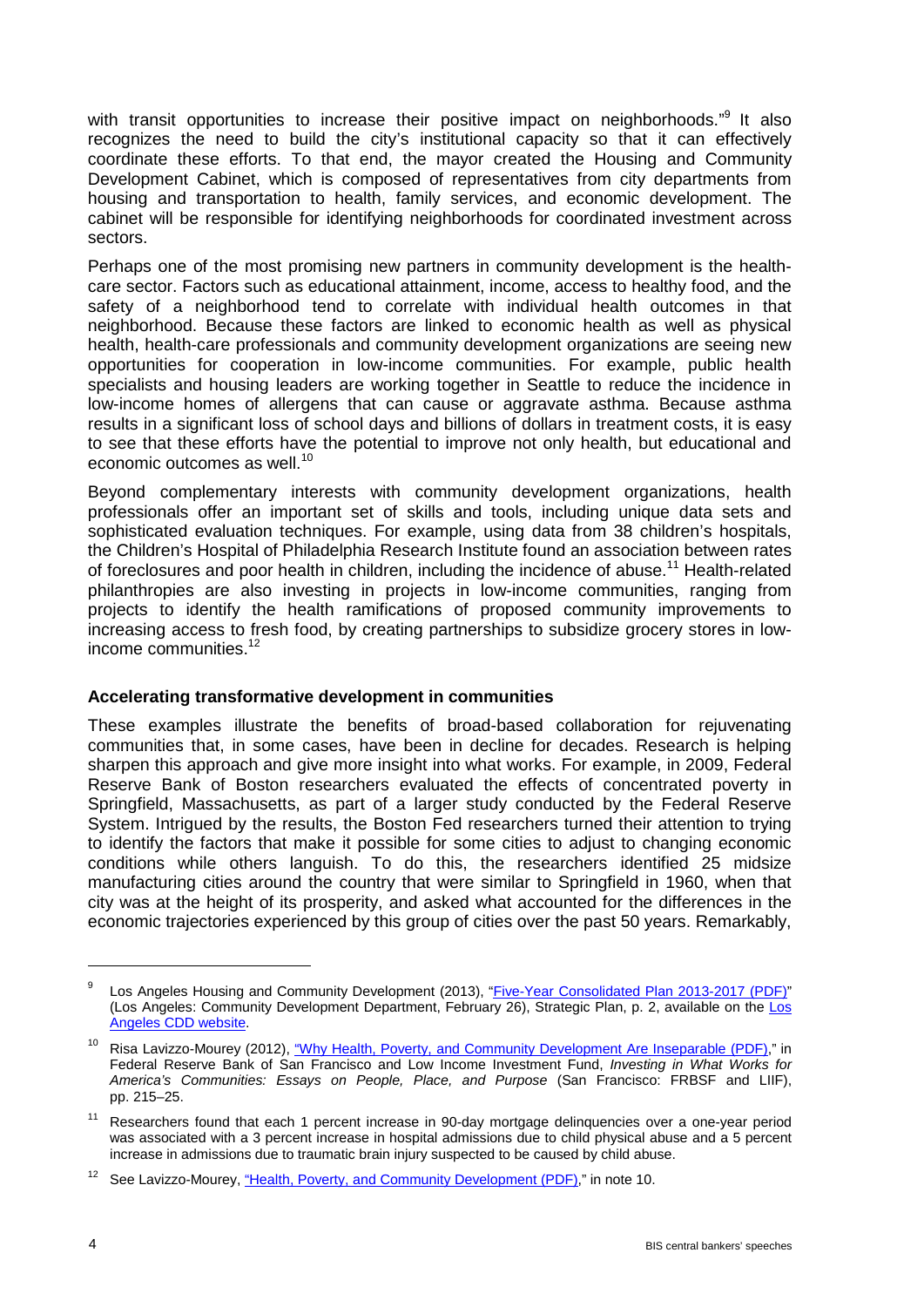their analysis indicated that industry mix, demographic makeup, and geographic location made less difference to success than the presence of a community leader and collaboration around a vision for the future. In some cases, leadership came in the form of an energetic mayor, but not always. In fact, the study found that leadership could come from almost anywhere. The successful leader was simply the person or entity that recognized the importance of preventing further deterioration in the local economy and agreed to take responsibility for the effort to turn things around. The leader helped facilitate local collaboration, which was essential not only because economic development is complicated and multidimensional, but also for the more prosaic reason that outside funders typically require that all interested stakeholders commit to a strategic direction.

The specific avenues to recovery varied among the resurgent cities identified in the Boston Fed study. Some built on traditional strengths, while others created new business clusters from scratch. For example, Grand Rapids, Michigan, was once known for its furniture manufacturing. As those jobs disappeared, Grand Rapids worked to become a major medical center in the region, partnering with Michigan State University and Grand Valley State University to form the Medical Education and Research Center. Similarly, Jersey City has successfully transformed itself from a manufacturing-based economy to a financial center. Its proximity to New York City makes this transformation seem obvious in hindsight, but other similarly situated cities have not made comparable strides.

Most of the cities in the study made significant investments in infrastructure and people to aid the transition to a knowledge-based economy. For example, Greensboro, North Carolina, worked with the nearby cities of Winston-Salem and High Point to build a regional airport and to replace its manufacturing economy with one based on high-tech research and production. In a common pattern, Greensboro drew on local resources in post-secondary education, with community colleges providing courses to enhance job skills and universities partnering with businesses to develop innovative products – in Greensboro's case, in nanotechnology and pharmaceuticals. In New Haven, Connecticut, local universities collaborate with private industry and local government to support biotech-related education in public schools by providing teacher training, assistance in curriculum design, and a mobile laboratory.

# **Developing local leaders**

These examples show that a city's path to economic recovery typically depends on its ability to draw on its own particular assets. Leaders that recognize the potential of those assets and foster collaboration in exploiting them can help communities remake themselves. The question then becomes how to develop and encourage local leadership. Technical assistance, networking opportunities, and mentoring programs are just some of the ways that leadership can be fostered locally.

Based on its evaluation of Springfield and cities of similar size, the Boston Fed worked with its public, private, and philanthropic partners to come up with an idea to enhance leadership and spur transformative change. The Bank recently announced the Working Cities Challenge, a grant competition for smaller cities in Massachusetts that is designed to foster local collaboration to improve the economic health and well-being of low-income residents. Initiatives winning grants are expected to demonstrate cross-sector collaboration and involve groups that typically do not work together. Prize money is being provided by Living Cities, a national philanthropic collaborative; the Commonwealth of Massachusetts; and the Massachusetts Competitive Partnership; among others. The value of the competition goes beyond grant money, though that undoubtedly will help those who receive it. The real value of the competition is that it will encourage conversations among local stakeholders that are necessary to make real and lasting change. Moreover, participants will receive access to technical assistance and planning resources, as well as to a growing network of public, private, nonprofit, and philanthropic leaders in the state who are focused on improving the economies of its smaller cities.